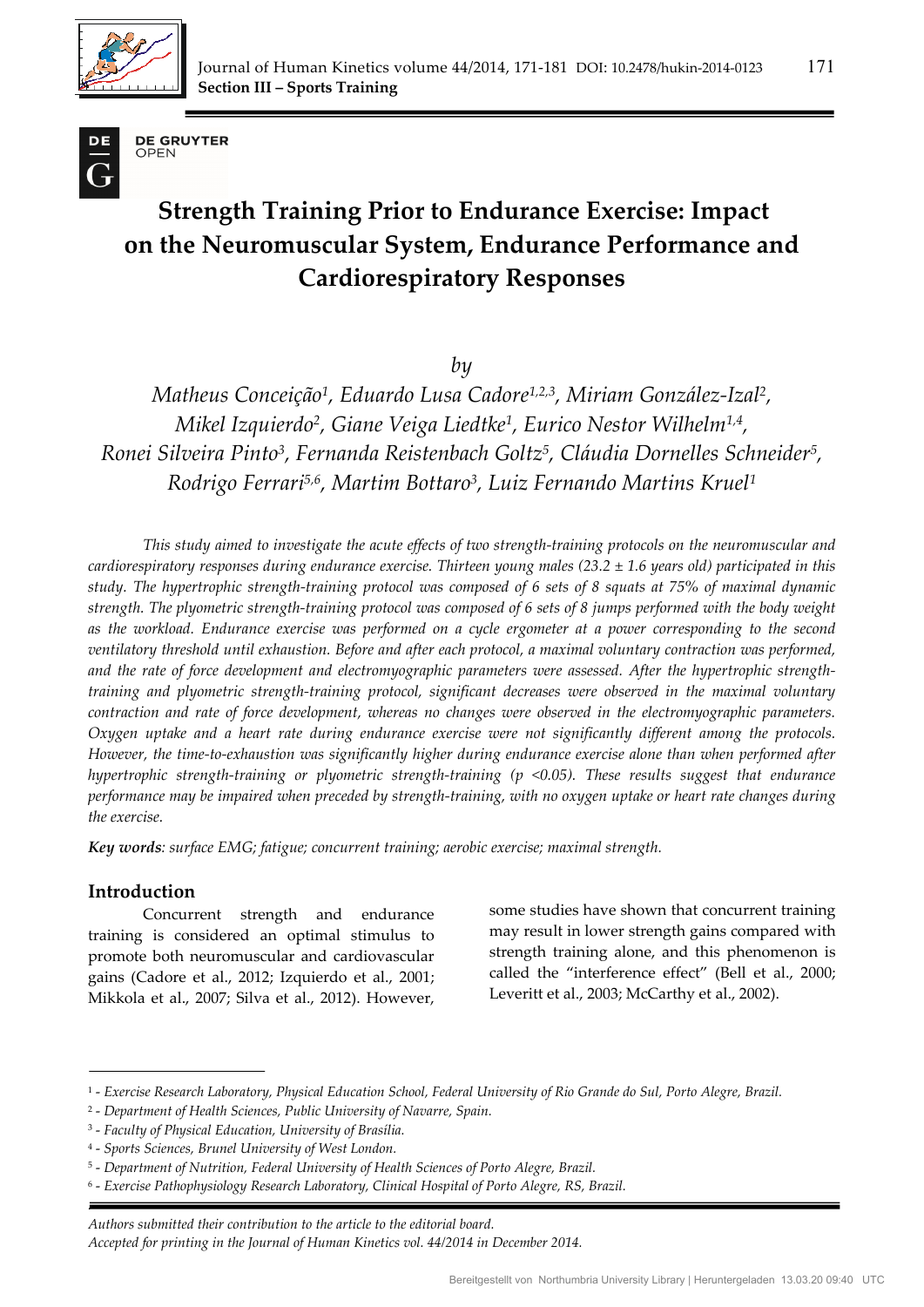Regarding endurance adaptations, several studies have shown that there are no differences in the magnitude of cardiorespiratory adaptations when endurance training is performed alone or combined with strength training (Bell et al., 2000; McCarthy et al., 2002). However, Chtara et al. (2005) observed that performance of strength prior to endurance training resulted in lower enhancements in maximal endurance performed compared with the inverse order, which was justified as a consequence of fatigue resulting from strength training. Opposite results were observed by Cadore et al. (2012), who observed no influence of intra-session exercise order on maximal aerobic power in the elderly. Therefore, there is controversy regarding the effect of intrasession exercise order on endurance adaptations.

Only few studies, however, have investigated the acute effects of strength training on subsequent endurance performance, and these studies have focused on the effects of strength training on oxidative metabolism during endurance exercise (Alves et al., 2012; Kang et al., 2009), or on the effects of inducing muscle damage using eccentric protocols on endurance performance (Marcora and Bosio, 2007; Paschalis et al., 2005a, 2008; Twist and Eston, 2005). However, the acute effects of traditional methods of strength training, including training focusing on muscle hypertrophy or muscle power enhancements, on subsequent endurance exercise have been poorly investigated. In addition, in previous studies investigating the physiological effects of strength training on subsequent endurance exercise, the rest intervals between different parts of training (i.e., strength and endurance) lasted, at least, one hour (Alves et al., 2012; Kang et al., 2009). Therefore, it would be interesting to assess acute physiological effects of strength training on the subsequent endurance exercise when the last is performed immediately after the former. This investigation could bring relevant information about the physiological responses during endurance exercise when this modality is performed after strength exercises, as well as regarding the possible influence of strength training on the heart rate during endurance exercise, because the heart rate is often used as an intensity parameter during endurance exercise.

Therefore, the purpose of this study was

to investigate the effects of two types of strength training sessions aimed at developing muscle hypertrophy and muscle power on subsequent neuromuscular and endurance performance. Our hypothesis was that both methods of strength training would impair endurance performance. In order to test our hypothesis, we chose to investigate the effects of two types of strength training on subsequent endurance performance: hypertrophic and plyometric strength training. The rationale for the use of these two training sessions was because first, strength training is often performed simultaneously with endurance training by practitioners looking for muscle hypertrophy and health promotion; and second, plyometric training is commonly performed by endurance athletes who aim to improve endurance performance (Paavolainen et al., 1999).

# **Material and Methods**

# *Experimental Design*

 Participants in the present study attended the laboratory on several occasions. On the first visit, anthropometric measurements were assessed, and a maximal incremental test was performed on a cycle ergometer to determine maximal oxygen uptake. On the second visit, maximal strength was assessed using the one repetition maximum test. In the last visits, different exercise sessions were performed randomly, with one week of rest between sessions. In two of them, a strength training protocol (i.e., hypertrophic or plyometric) was performed before the endurance exercise protocol and in another, the endurance exercise protocol was performed alone. During each exercise session, physiological markers such as oxygen uptake and the heart rate, as well as the time to exhaustion (TTE) were assessed and compared. In addition, maximal isometric voluntary contractions (MIVC), the rate of force development (RFD) and EMG parameters related to neuromuscular fatigue such as EMG amplitude, median frequency, and the Dimitrov's spectral fatigue index, were assessed before and after each strength training session. The ambient conditions were kept constant during all of the tests (temperature: 22-24° C). In addition, a food diary was completed two days before each training session, and the caloric intake on training days was controlled. These training sessions were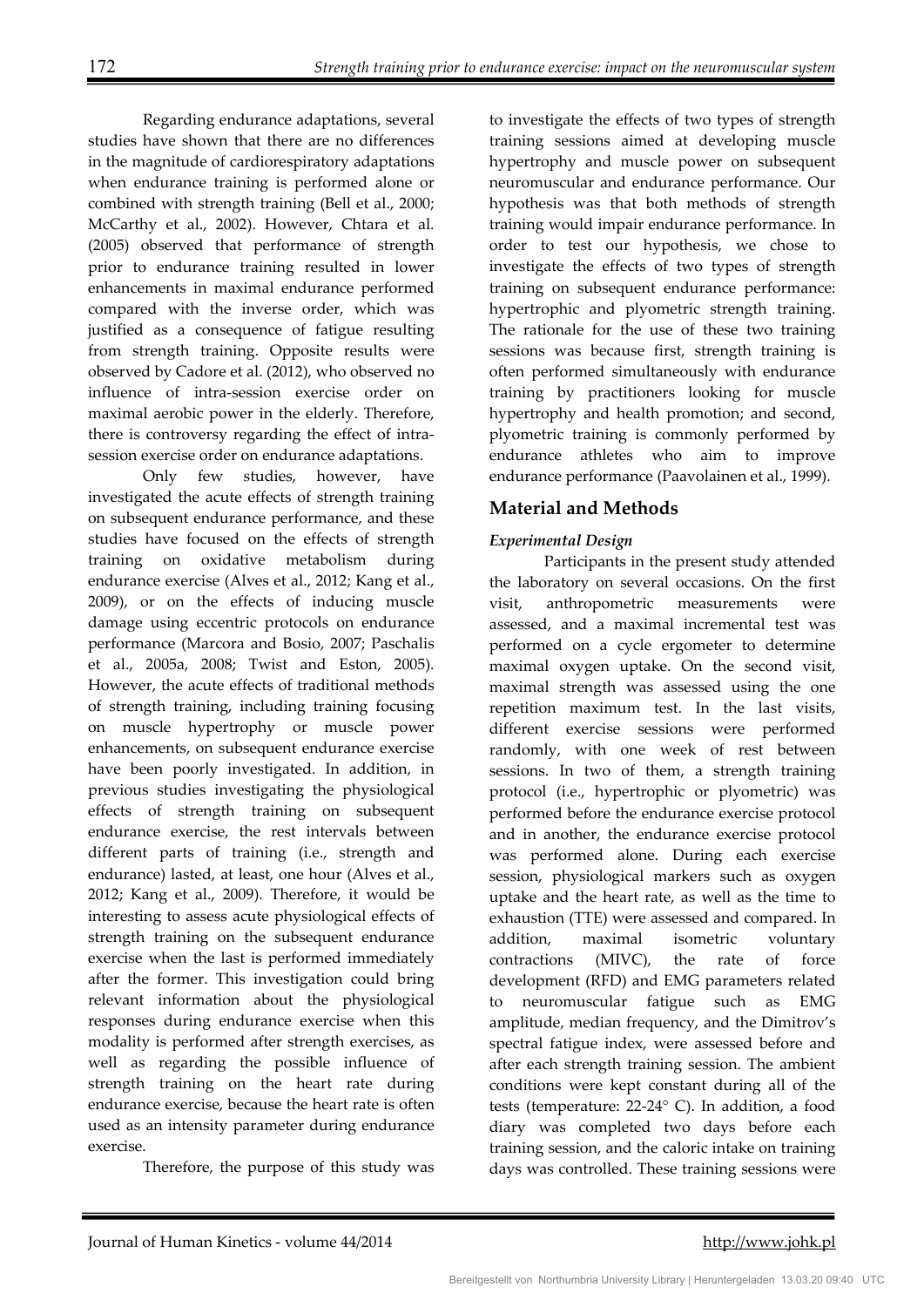performed at the same time in the morning (between 9 and 11 a.m.). All of the participants were experienced with strength and endurance exercises as well as with the maximal tests performed.

## *Subjects*

 Thirteen healthy young and physically active men (age:  $23.2 \pm 1.6$  years; body height: 176.4  $\pm$  6.6 cm; body mass: 72.7  $\pm$  7.1 kg; squat 1 RM = 112.2 ± 12.2 kg; VO<sub>2max</sub> = 32.4 ± 4.7; n =13) volunteered for the study. The participants were used to performing three strength training sessions per week with the objective of promoting muscle hypertrophy, as well as to performing low intensity endurance training twice per week. The volunteers were carefully informed about the design of the study with information given regarding the possible risks and discomfort related to the procedures. After a verbal explanation of procedures, subjects signed an informed consent form. The study was approved by the Ethics Committee of the Federal University of Rio Grande do Sul and was performed in accordance with the declaration of Helsinki. Exclusion criteria included any history of neuromuscular, metabolic, hormonal and cardiovascular diseases. Subjects were not taking any medication with influence on neuromuscular metabolism.

## *Peak oxygen uptake and ventilatory thresholds*

 To determinate the peak oxygen uptake (VO<sub>2peak</sub>), second ventilatory threshold (VT<sub>2</sub>) and workload at VT<sub>2</sub> (W<sub>VT2</sub>) an incremental test on a cycle ergometer (Cybex®, USA) was performed. The test started at a 50 W load during two minutes and was progressively increased by 25 W each minute, until volitional exhaustion (McCarthy et al., 2002). The cycling cadence was maintained between 70-75 rpm. The expired gases were measured using a portable gas analyzer, model VO2000 (Medical Graphics®, Ann Arbor, EUA), and the data were recorded every 10 s. The VT2 was determined using the ventilation curve corresponding to the points of the exponential increase in ventilation in relation to the load and confirmed by ventilatory equivalent (VE/VCO2) (Wasserman, 1986). The load attained in the VT2 was accepted as WLV2. The peak VO<sub>2</sub> obtained (ml·kg−1·min−1) - near exhaustion was considered the VO2peak. The heart rate (HR) was measured

and registered every 10 s using a Polar monitor (Polar® model FS1, Shanghai, China). The test was considered valid if at least 2 of the 3 listed criteria were met: 1) the maximum heart rate predicted by age was reached (220-age); 2) the impossibility of continuing to pedal at a minimum velocity of 70 rpm; and 3) when RER greater than 1.1 was obtained.

## *Maximal dynamic strength (1RM)*

 The 1RM was performed on the squat exercise using a multiforce machine (WORLD-Esculptor®, Porto Alegre, RS, Brasil) with 1 kg of resolution. On the test day, the subjects warmed up for five minutes on a cycle ergometer and performed specific movements for the exercise test. To avoid the influence of fatigue, each subject's maximal load was determined with no more than five attempts with a four-minute recovery between attempts. The time for each contraction (concentric and eccentric) was 2 s, controlled by an electronic metronome (Quartz®, CA, USA). The test-retest reliability coefficient (ICC) was 0.99 for the 1RM squat test.

## *Maximal isometric strength*

 To quantify maximal isometric strength, a load cell was fixed to multiforce machine (WORLD- Esculptor®, Porto Alegre, RS, Brasil) and connected to an A/D converter (Miotec®, Porto Alegre, Brazil). The subjects were positioned in the squat position at a knee angle of 90° (0° representing the full flexion). The subjects had two attempts at obtaining the maximum voluntary contraction (MIVC), each lasting 5 s, with a 1 min rest period between each attempt. Researchers provided verbal encouragement so that the subjects could exert possible maximum strength as fast as possible. This procedure was performed before and immediately after each strength training session (traditional and plyometric). MIVC was defined as the highest value of the force obtained during the 5 s contraction. The rate of force development (RFD) was determined from the slope of the force-time curve (Δforce/Δtime) of the isometric contractions over 10 ms time intervals. The test-retest reliability coefficient (ICC) was 0.94 for MVIC and 0.88 for RFD.

## *Electromyography surface variables*

Surface electromyography (EMG) data were recorded throughout the experimental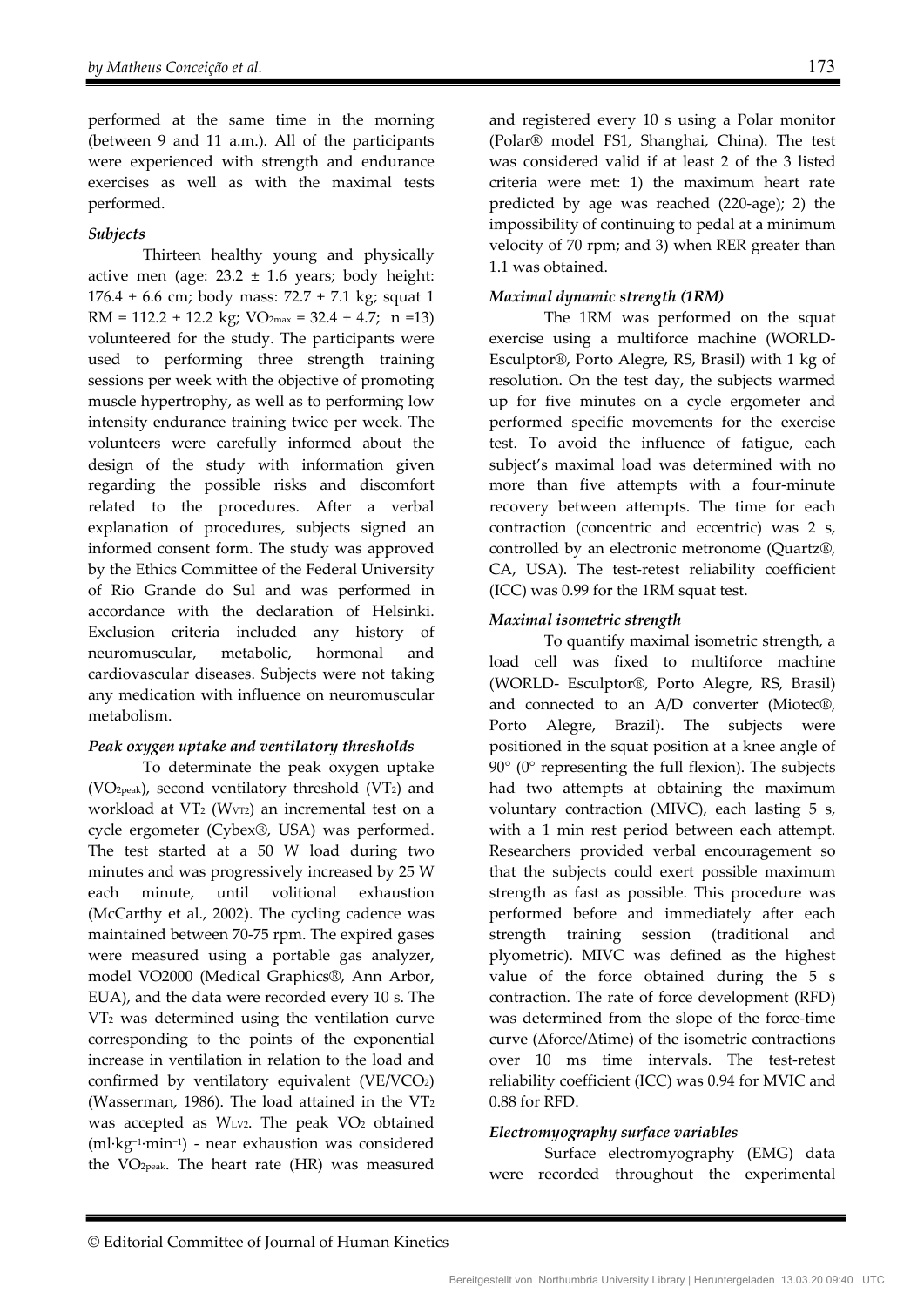protocol from the vastus lateralis and rectus femoris using a four-channel electromyograph (Miotool®, Porto Alegre, Brazil), with a sampling frequency of 2000 Hz per channel, connected to a personal computer (Dell Vostro 1000®, São Paulo, Brazil). Shaving and abrasion with alcohol were carried out on the muscular belly to ensure low impedance (above 2000 Ω) at skin-electrodes interface (Gonzalez-Izal et al., 2010). To ensure the same electrode position in subsequent tests, the right thigh of each subject was mapped for the position of the electrode moles and small angiomas by marking on transparent paper (Cadore et al., 2010). According to SENIAM EMG recommendations, in the vastus lateralis electrodes were placed at 2/3 on the line from the anterior spina iliaca superior to the lateral side of the patella; and, in the rectus femoris the electrodes were placed at 50% on the line from the anterior spina iliaca superior to the superior part of the patella. The ground electrode was fixed on the anterior crest of the tibia. The raw EMG signal was acquired during the MVIC. EMG signals were analyzed using Matlab software® (R2012, MathWorks Inc., USA). The following parameters were obtained from the sEMG signals for evaluation of neuromuscular fatigue: the root mean squared value (RMS), median frequency (MNF), and the Dimitrov spectral parameter (FInsm5) (Gonzalez-Izal et al., 2010). The RMS and median frequency were calculated in this study because these parameters are traditionally used to evaluate neuromuscular fatigue (Linnamo et al., 2000; Gonzalez-Izal et al., 2010; 2013). Additionally, the Dimitrov fatigue index was determined, because it appeared to be more sensitive to changes in the sEMG power spectrum than the mean or median frequencies (Dimitrov et al., 2006; Gonzalez-Izal et al., 2010). This parameter is obtained as the ratio between different moment orders (-1 and 5) and emphasizes the increases in the low and ultralow frequencies of the sEMG spectrum due to increased negative after-potentials as well as the decreases in high frequencies due to increments in duration of intracellular action potentials and decrements in action potential propagation velocity. The test-retest reliability coefficient (ICC values) of all EMG measurements was over 0.85.

#### *Caloric intake and nutritional report*

The subjects were instructed not to

change their eating habits and completed a nutritional record two days before each protocol. On test days, the subjects came to the laboratory in a fasting state and were supplemented with 1 g of maltodextrin per kilogram of body weight (g-1·kg-1) before each exercise session. The data collection procedures started one hour after the maltodextrin intake. In addition, a food diary was completed two days before each training session, and the caloric intake on training days was controlled. We assessed the nutritional status to ensure that the subjects started the different protocols with no differences on nutritional intake in the previous 48 hours to avoid possible influence of nutritional intake on exercise performance.

#### *Strength training protocols*

 On the days of exercise protocol, a warmup of 10 repetitions of the squat exercise with the bar only was performed before both the hypertrophic and plyometric protocols. The hypertrophic strength training protocol (HT) was performed with a squat exercise using a multiforce machine (WORLD- Esculptor®, Porto Alegre, RS, Brasil). The participants performed 6 sets of 8 repetitions at 75% of their 1RM with a 2 min interval between sets. The performance time was 2 s for each phase of motion (i.e., concentric and eccentric).

 The plyometric training protocol (PT) was composed of a countermovement jump exercise. The subjects were instructed to perform the eccentric and concentric phases at maximum speed possible, flexing the knee at an angle of approximately 90° before starting the concentric phase. Only body weight was used as the workload. The participants performed 6 sets of 8 repetitions of countermovement jumps with a 2 min rest interval between sets.

#### *Endurance exercise*

 The endurance exercise was performed on a cycle ergometer until volitional exhaustion. Initially, the subjects warmed up for 5 min at 25 W. Afterwards, the resistance was increased until the load corresponded to the second ventilatory threshold (WVT2) obtained during testing. During the protocol, a cadence between 70 and 75 rpm was maintained. Volitional exhaustion was considered when subjects were not able to maintain a cadence of 70 rpm or when they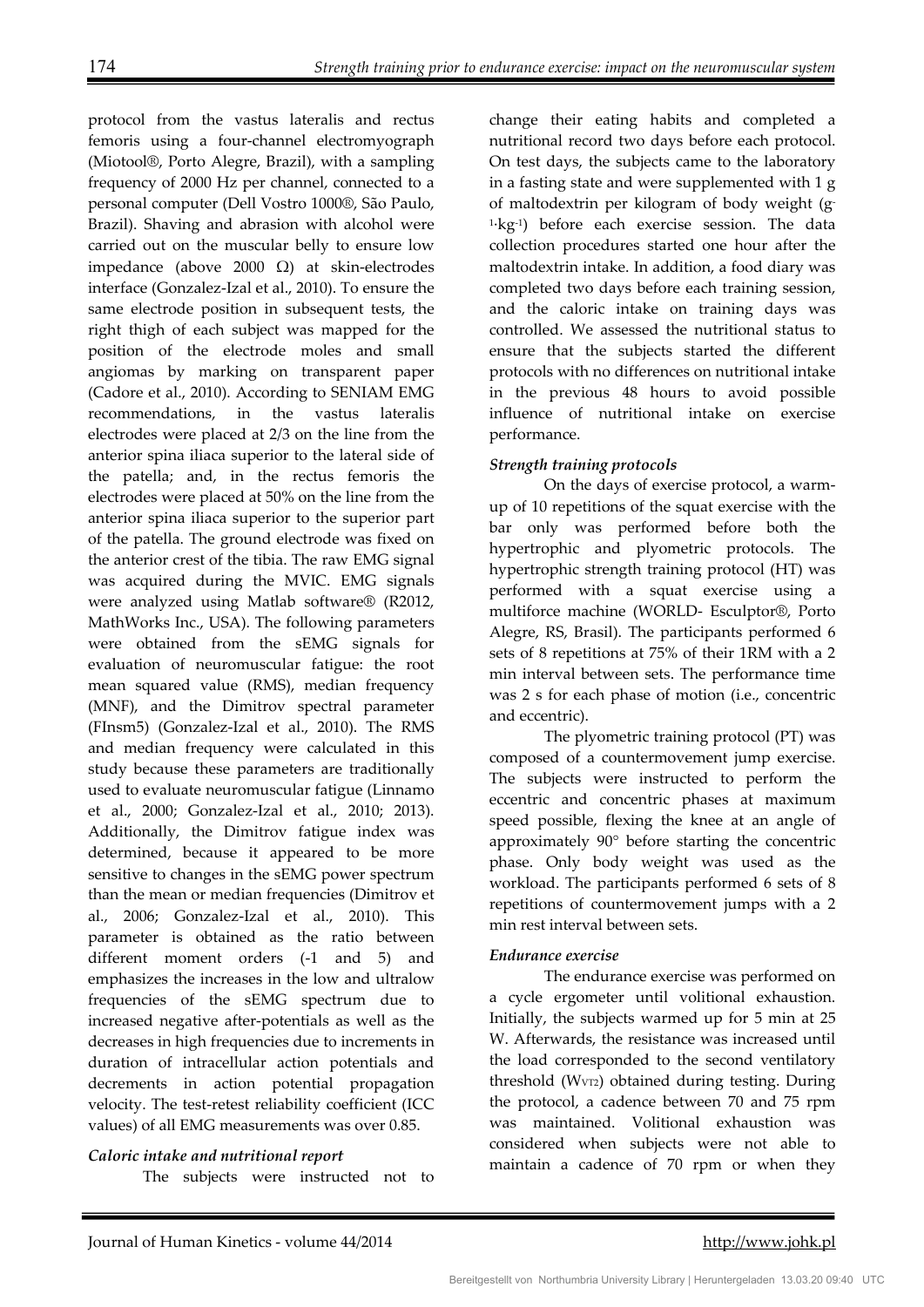manifested the impossibility of continuing the task, so the protocol was suspended and the time of exhaustion recorded. In addition, the subjects were verbally encouraged during the protocol in order to motivate them to exert the maximal time of exercise as possible. During endurance exercise, VO2 and the HR were assessed and recorded in each 10 and 30 s of exercise, respectively, for further analysis. We calculated average VO<sub>2</sub> and the average HR during the total time of exercise.

#### *Statistical analysis*

 $\mathsf{l}$ 

 The SPSS statistical software package was used to analyze all data. Normal distribution was checked with the Shapiro-Wilk test. Results are reported as mean  $\pm$  SD. A comparison of the oxygen uptake, heart rate and time to exhaustion among different exercise protocols was performed using one-way ANOVA with repeated measures followed by Bonferroni post hoc analysis. The analysis of the neuromuscular parameters between strength training protocols (hypertrophy vs. power) in two moments (pre and post exercise) was performed using a two-way ANOVA (group x time). The retrospective statistical power provided by SPSS after analysis was over 0.90 in all variables. The level of significance was set at 0.05.

## **Results**

#### *Nutritional status*

 The comparison of the nutritional status among the training sessions showed no significant differences for total energy  $(p = 0.621)$ , carbohydrates ( $p = 0.869$ ), proteins ( $p = 0.369$ ) and fats ( $p = 0.448$ ) (Table 1).

#### *Cardiorespiratory and endurance performance variables*

 There were no differences among the test days in VO2 and HR values before the start of endurance exercise. There were no significant differences among the protocols in mean VO<sub>2</sub> values or mean HRs during the total time of exercise (Table 2). In addition, the TTE was significantly greater when endurance exercise was performed alone in comparison to both HST and PST protocols, with no differences between HST and PST (Figure 1 and Table 2).

|                     | Values are mean $\pm$ SD of the alimentary register accomplished before protocols |                    |                    |  |  |
|---------------------|-----------------------------------------------------------------------------------|--------------------|--------------------|--|--|
|                     | <b>END</b>                                                                        | <b>HST</b>         | <b>PST</b>         |  |  |
| Total Energy (kcal) | $2173.4 \pm 587.1$                                                                | $2177.6 \pm 647.4$ | $2036.4 \pm 471.8$ |  |  |
| Carbohydrates (g)   | $270.3 \pm 104.1$                                                                 | $269.0 \pm 107.8$  | $276.5 \pm 84.2$   |  |  |
| Proteins (g)        | $102.3 \pm 31.8$                                                                  | $101.9 \pm 41.5$   | $86.36 \pm 21.8$   |  |  |
| Lipids (g)          | $74.9 \pm 20.7$                                                                   | $77.1 \pm 27.7$    | $66.77 \pm 18.0$   |  |  |
|                     | No significant differences.                                                       |                    |                    |  |  |

#### © Editorial Committee of Journal of Human Kinetics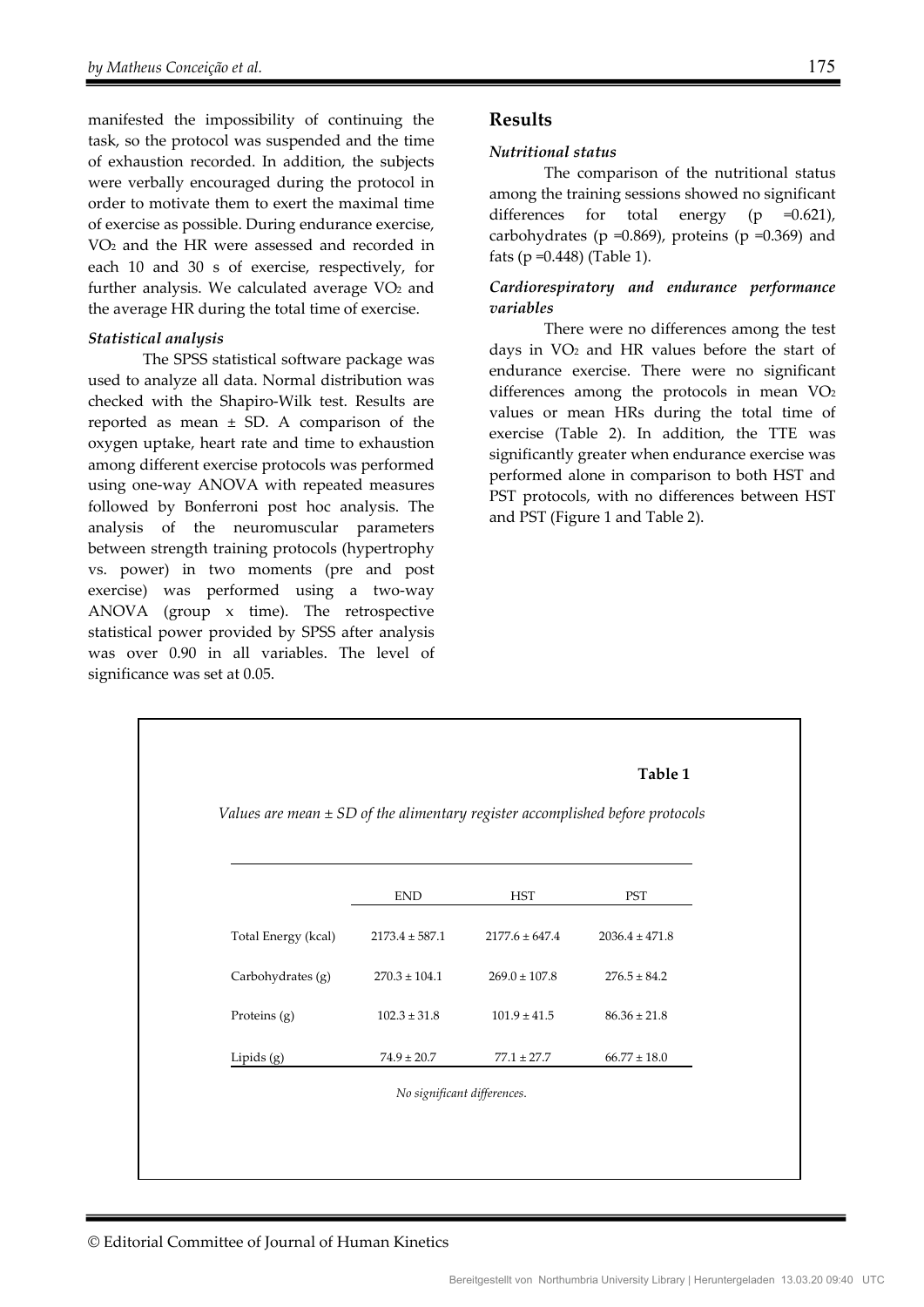

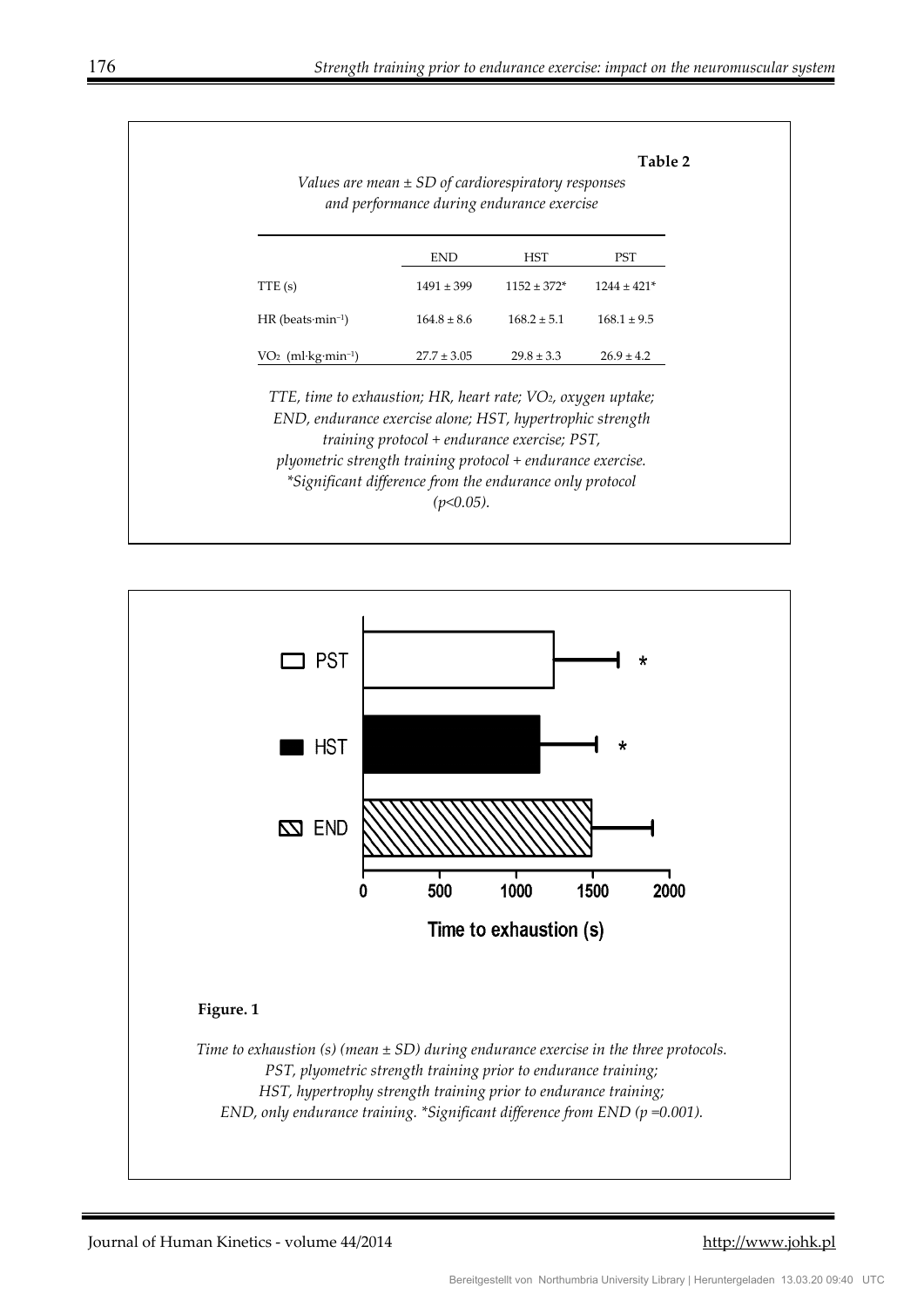|                                 | <b>HST</b>          |                     | <b>PST</b>          |                     |
|---------------------------------|---------------------|---------------------|---------------------|---------------------|
|                                 | Pre                 | Post                | Pre                 | Post                |
| $MVIC$ (kg)                     | $98.2 \pm 8.9$      | $83.8 \pm 8.2$ **   | $111.15 \pm 11.6$   | $91.7 \pm 11.5$ **  |
| $RFD (N·s-1)$                   | $548 \pm 72.2$      | $420.6 \pm 46.5^*$  | $448.2 \pm 58.5$    | $369.0 \pm 40.1*$   |
| RMS VL $(\mu V)$                | $190.2 \pm 81.4$    | $175.9 \pm 51.0$    | $204.1 \pm 84.6$    | $182 \pm 73.1$      |
| RMS RF $(\mu V)$                | $154.7 \pm 76.0$    | $146.88 \pm 57.28$  | $161.4 \pm 63.5$    | $149.18 \pm 70.1$   |
| Fmedian VL (Hz)                 | $85.4 \pm 6.9$      | $85 \pm 6$          | $88.3 \pm 17.5$     | $86.7 \pm 20.2$     |
| Fmedian RF (Hz)                 | $99.6 \pm 14.1$     | $101.7 \pm 19$      | $97.1 \pm 11.8$     | $98.2 \pm 15.5$     |
| FInsm5 VL $(Hz^{-6})(10^{-10})$ | $0.0027 \pm 0.0019$ | $0.0022 \pm 0.001$  | $0.0019 \pm 0.0007$ | $0.0025 \pm 0.0011$ |
| FInsm5 RF $(Hz^{-6})(10^{-10})$ | $0.0028 \pm 0.0021$ | $0.0017 \pm 0.0007$ | $0.0023 \pm 0.001$  | $0.0023 \pm 0.0012$ |

*median frequency; Flnsm5, Dimitrov's spectral fatigue index, VL, vastus lateralis; RF, rectus femoris; HST, hypertrophic strength training protocol + endurance exercise; PST, plyometric strength training protocol + endurance exercise. \*\*Significantly different from pre ST protocol values (p< 0.01). \*Significantly different from pre ST protocol values (p <0.05).* 

#### *Neuromuscular variables*

There were significant decreases in the MIVC after HST and PST, with no difference between the ST protocols (Table 3). In addition, significant decreases were also observed in the maximum rate of force development after HST and PST, with no difference between the ST protocols. Moreover, there were no significant changes in RMS values, median frequency or the Dimitrov's spectral fatigue index in both the vastus lateralis and rectus femoris muscles after both ST protocols (Table 3).

## **Discussion**

The main finding of the present study was a decreased time to exhaustion on the cycle ergometer after both hypertrophic and plyometric training sessions, which may be related to the concomitant maximal strength and RFD decreases after the ST protocols. In addition, there were no changes in any of the neural activity parameters after the ST protocols or in the average oxygen uptake and heart rate during exercise. These findings expand the knowledge regarding the physiological responses and performance of endurance exercise during a concurrent training

session and suggest that the HR may be used as an intensity parameter during endurance exercise after hypertrophic and plyometric training sessions. Moreover, hypertrophic ST or plyometric training sessions should be avoided immediately before endurance exercise if the aim of training is to maintain high-intensity endurance exercise for a prolonged time.

**Table 3 3** 

Regarding the physiological responses, our results corroborate the results found by Alves et al. (2012), who did not observe differences in VO2 or HR values during endurance exercise performed before and after a strength training session. In contrast, Kang et al. (2009) observed that VO2 was greater when endurance exercise was performed after strength training compared with the performance of endurance exercise alone, which was justified as a consequence of exercise post oxygen consumption (EPOC) resulting from ST contributing to the metabolic demand of the endurance exercise. In the present study, it was also possible that EPOC from the ST protocols was not sufficient to result in the average VO2 during endurance exercise. The discrepancies among the present results and those from previous studies may be a consequence of different methods used because in the study by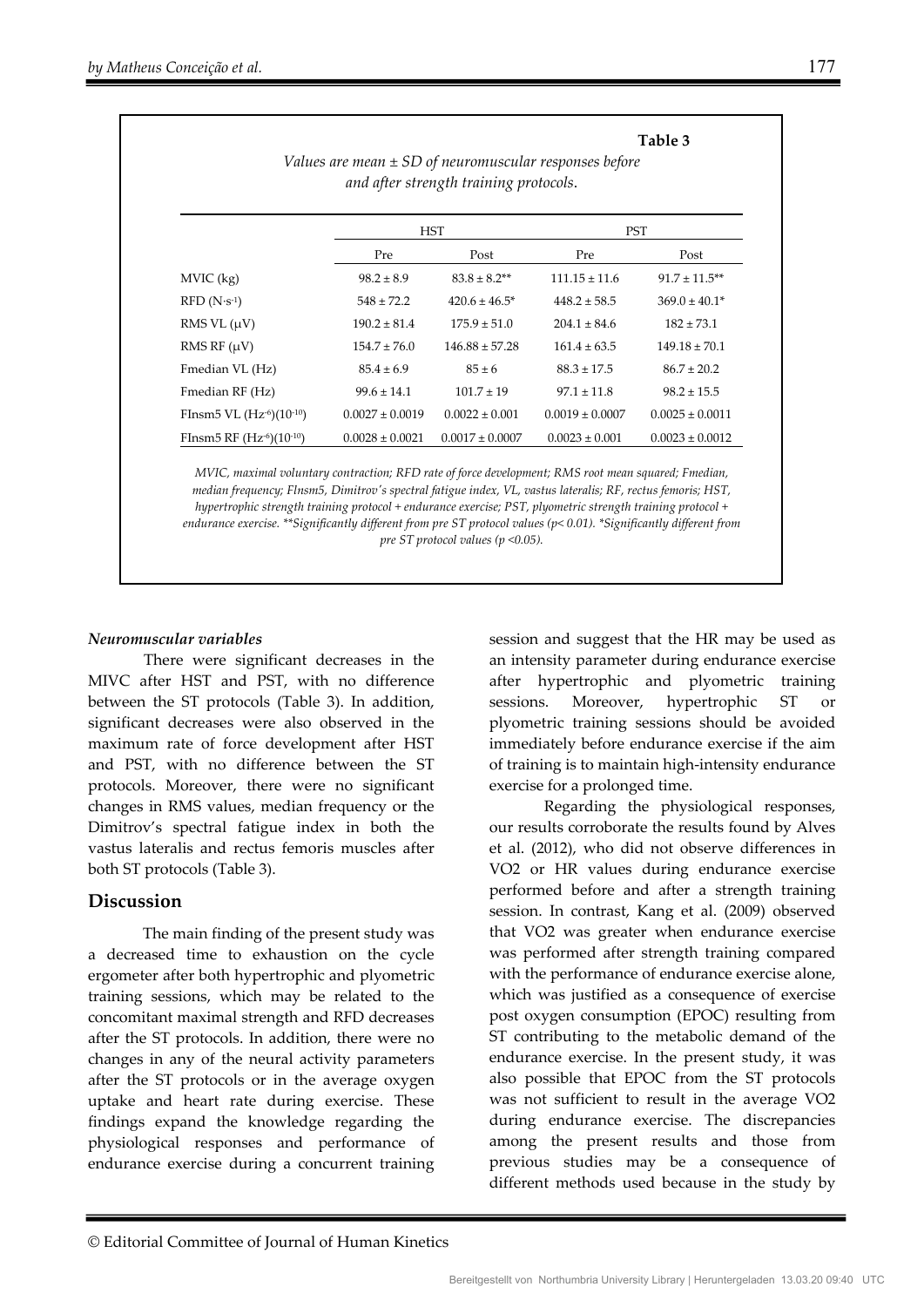Kang et al. (2009), the endurance exercise was performed only 5 min after strength training, instead of the 15 min interval used in the present study. Indeed, EPOC was greater in the first 5 min after the end of strength training and was thereafter markedly reduced in the following minutes of recovery (Almeida et al., 2001; Alves et al., 2012). In addition, in the study by Kang et al. (2009), the strength training session was composed of upper- and lower-body exercises instead of only one lower-body exercise as was used in the present study (i.e., squat or countermovement jump), which may have resulted in a lower metabolic demand during strength training and, consequently, lower EPOC. Moreover, in the study by Kang et al. (2009), aerobic intensity was 50% of VO2peak, while in the present study, the intensity corresponded to the second ventilatory threshold. Finally, although in the study by Kang et al. (2009), the ST session resulted in greater VO2 during endurance exercise in women, the same result was not observed in men, which is in accordance with the present results. Thus, along with the strength training protocols used, different populations may also explain different results.

Although no physiological differences were observed during different exercise protocols, there was a significant reduction in time to exhaustion when ST preceded endurance exercise (23% after HST and 17% after PST). Thus, at the same intensity, even with no VO2 changes, highintensity endurance exercise was performed for a longer time (until exhaustion) when performed alone. It has been shown that after eccentric resistance exercise, there is a decrease in endurance performance as a result of muscle damage until 48 hours after the eccentric bout (Marcora and Bosio, 2007; Paschalis et al., 2005). Although the present study did not use a resistance exercise purely eccentric, the high workload performed in the HST protocol, and the characteristic of the PST protocol, which include high eccentric overload, may explain the impaired endurance performance when endurance exercise was performed after strength training.

However, to the best of the authors' knowledge, this is the first study to compare the acute effects of performing different types of strength training on high-intensity endurance performance. Previously, Chtara et al. (2005)

showed that strength training performed prior to high-intensity running (i.e., at VO2max velocity during 50% of pre-training time-to-exhaustion at this velocity) resulted in lower endurance performance than the inverse order. Interestingly, after training, the time to exhaustion in the group that performed strength training prior to endurance training was lower than in the inverse order (346 vs. 417 s) (Chtara et al., 2005). Although we did not investigate the chronic effects of performing strength training prior to endurance exercise in the present study, one could suggest that after a training period, the lower time to exhaustion during endurance exercise that was observed after the HST and PST protocols could result in lowered cardiorespiratory fitness gains. However, our results should be interpreted with caution because endurance exercise was performed at high intensity (i.e., at a workload that corresponded to the second ventilatory threshold), and the time of endurance exercise was until failure. Thus, if the time of exercise were lower (i.e., pre-determined), it is possible that no differences would be detected among the protocols because the HRs and VO2 values were similar among the protocols.

To identify possible neuromuscular mechanisms related to the impaired endurance performance after ST protocols, we assessed neuromuscular parameters such as MIVC, RFD, EMG amplitude, median frequency, and the Dimitrov's spectral fatigue index. In the EMG parameters, no changes were observed in the RMS, median frequency and Dimitrov's fatigue index values (Gonzalez-Izal et al., 2012). Regarding EMG amplitude, studies have often shown increases in these values (Izquierdo et al., 2009) under fatigue conditions, whereas decreases (Stephens and Taylor, 1972) and an absence of change (Linnamo et al., 2000; McCaulley et al., 2009) have also been observed. In the study by Linnamo et al. (2000) investigating neuromuscular responses to explosive (40% of 1 RM) and heavy (70% of 1 RM) resistance loads, no changes were observed in EMG amplitude values, whereas only slight increases were observed in the median frequency during the explosive type protocol. In addition, it has been shown that 5 sets of 10 RM (repetitions until concentric failure) lead to significant decreases in median frequency and increases in the Dimitrov's fatigue spectral index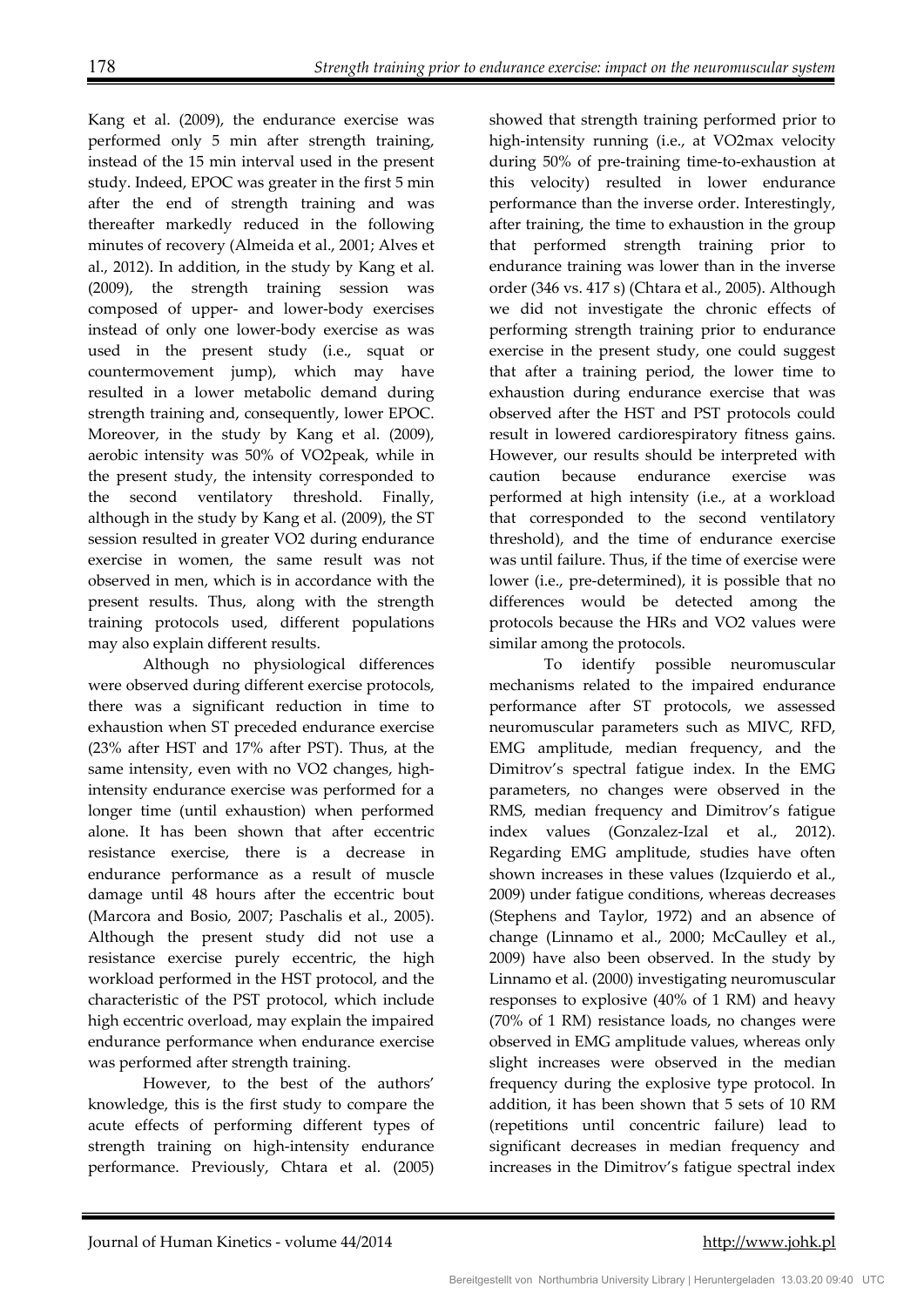(Gonzalez-Izal et al., 2010), which was not observed in the present study. A possible explanation of these different results could be that changes in median frequency and the Dimitrov's fatigue index were observed during dynamic rather than isometric contractions in Linnamo et al.'s study (2000), in contrast to the assessments in the present study. In fact, recently it has been shown that changes in EMG parameters (amplitude, median frequency and Dimitrov's index) are greater during dynamic rather than isometric contractions when the fatigue protocol is performed dynamically (Gonzalez-Izal et al., 2013).

In contrast, there were marked decreases in the MIVC (15% and 17% after HST and PST, respectively) and RFD (23% and 18% after HST and PST, respectively), which is in agreement with previous studies investigating fatigue after explosive and hypertrophic strength training protocols (González-Izal et al., 2010; Izquierdo et al., 2009; Linnamo et al., 2000; McCaulley et al., 2009). The MIVC and RFD are force outcomes strongly associated with endurance performance (Cadore et al., 2012; Paavolainen et al., 1999), which may help to explain the impaired endurance performance after ST protocols. The acute decreases in the MIVC and RFD could reflect type II fibre fatigue and, consequently, a lower contribution of this type of fibre during high-intensity endurance exercise performed in concurrent training protocols. Although we were not able to detect changes in the neural parameters assessed, other mechanisms related to the neuromuscular system, including changes in the neuromuscular junction properties, muscle conduction velocity, and reduced glycogen stores in type II fibres, may have induced the impairment in endurance performance after HST and PST. It should be noted that the subjects performed the exercise protocols at the same nutritional status, as shown by the dietary record, and with the same caloric intake before the exercise. Thus, the results do not appear to be influenced by nutritional factors.

In summary, hypertrophic and plyometric ST sessions performed prior to endurance training may similarly impair the time to exhaustion during high-intensity endurance exercise. In addition, despite the acute endurance performance impairment, ST protocols did not influence average VO2 values or HRs during exercise. From a practical standpoint, the HR may be used as an intensity parameter during endurance exercise even when it is performed after hypertrophic and plyometric training sessions. However, if the purpose of training is to perform high-intensity endurance training for as long as possible (i.e., second ventilatory threshold), then both hypertrophic ST and plyometric training should be avoided immediately before endurance exercise.

## **Acknowledgements**

This work was supported by the CNPQ, CAPES and FAPERGS Government Associations.

## **References**

- Almeida APV, Coertjens M, Cadore EL, Geremia JM, Silva AEL, Kruel LFM. Recovery Oxygen Uptake in Response to Two Resistance Training Sessions at Different Intensities. *Rev Bras Med Esp*, 2011; 17: 132- 136
- Alves JV, Saavedra F, Simão R, Novaes J, Rhea MR, Green D, Reis VM. Does aerobic and strength exercise sequence in the same session affect the oxygen uptake during and post exercise*? J Strength Cond Res*, 2012; 26: 1872–1878
- Bell GJ, Syrotuik D, Martin TP, Burnham R, Quinney HA. Effect of concurrent strength and endurance training on skeletal muscle properties and hormone concentrations in humans. *Eur J App Physiol*, 2000; 81: 418-427
- Cadore EL, Izquierdo M, Alberton CL, Pinto RS, Conceição M, Cunha G, Radaelli R, Bottaro M, Trindade GT, Kruel LFM. Strength prior to endurance intra-session exercise sequence optimizes neuromuscular and cardiovascular gains in elderly men. *Exp Gerontol*, 2012; 47: 164–169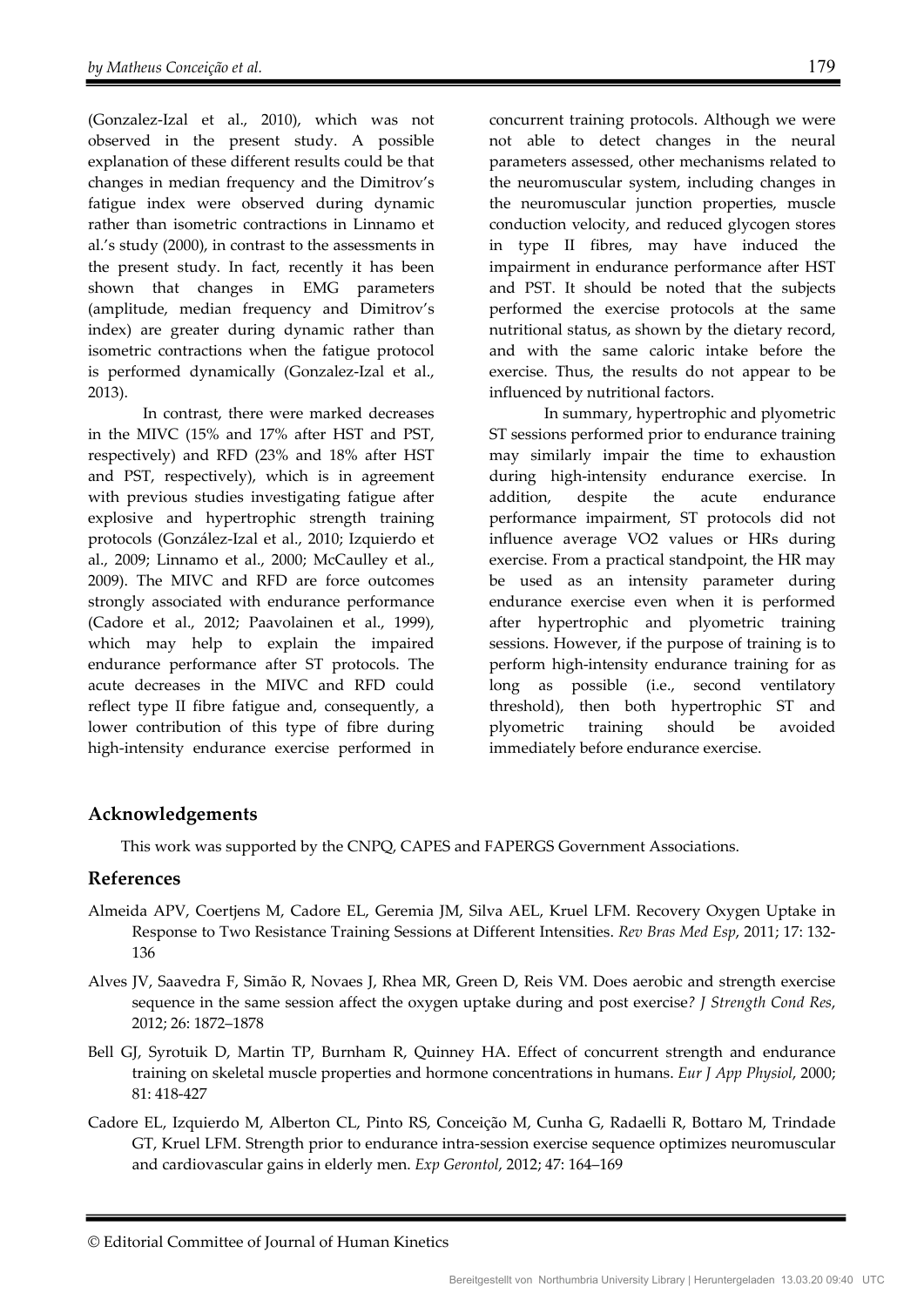- Cadore EL, Pinto RS, Lhullier FLR, Correa CS, Alberton CL, Pinto SS, Almeida AP, Tartaruga MP, Silva EM, Kruel LFM. Physiological effects of concurrent training in elderly men. *Int J Sports Med*, 2010; 31: 689- 697
- Chtara M, Chamari K, Chaouachi M, Chaouachi A, Koubaa D, Feki Y, Millet G, Amri M. Effects of intrasession concurrent endurance and strength training sequence on aerobic performance and capacity. *Brit J Sports Med*, 2005; 39: 555–560
- Dimitrov GV, Arabadzhiev TI, Mileva KN, Bowtell JL, Crichton N, Dimitrova NA. Muscle fatigue during dynamic contractions assessed by new spectral indices. *Med Sci Sports Exer*, 2006; 38: 1971–1979
- González-Izal M, Lusa Cadore E, Izquierdo M. Muscle conduction velocity, surface electromyography variables, and echo intensity during concentric and eccentric fatigue. *Muscle Nerve*, 2013; 49: 389-397
- González-Izal M, Falla D, Izquierdo M, Farina D. Predicting force loss during dynamic fatiguing exercises from non-linear mapping of features of the surface electromyogram. *J Neurosci Methods*, 2010; 190: 271– 278
- González-Izal M, Malanda A, Gorostiaga E, Izquierdo M. Electromyographic models to assess muscle fatigue. *J Electromyogr Kinesiol*, 2012; 22: 501-512
- Izquierdo M, Ibañez J, Calbet JA, González-Izal M, Navarro-Amézqueta I, Granados C, Malanda A, Idoate F, González-Badillo JJ, Häkkinen K, Kraemer WJ, Tirapu I, Gorostiaga EM. Neuromuscular fatigue after resistance training. *Int J Sports Med*, 2009; 30: 614-623
- Kang J, Rashti SL, Tranchina CP, Ratamess NA, Faigenbaum AD, Hoffman JR. Effect of preceding resistance exercise on metabolism during subsequent aerobic session. *Eur J App Physiol*, 2009; 107: 43–50
- Leis AA, Trapani VC. *Atlas of Electromyography*. Oxford, NY: Oxford University Press; 2000
- Leveritt M, Abernethy PJ, Barry BK, Logan PA. Concurrent strength and endurance training: The influence of dependent variable selection. *J Strength Cond Res*, 2003; 17: 503-508
- Linnamo V, Newton RU, Häkkinen K, Komi PV, Davie A, Mcguigan M, Triplett-Mcbride T. Neuromuscular responses to explosive and heavy resistance loading. *J Electromyogr Kinesiol*, 2000; 10: 417- 424
- Marcora SM, Bosio A. Effect of exercise-induced muscle damage on endurance running performance in humans. *Scan J Med Sci Sports*, 2007; 17: 662–671
- McCarthy JP, Pozniak MA, Agre JC. Neuromuscular adaptations to concurrent strength and endurance training*. Med Sci Sports Exer*, 2002; 34: 511–519
- McCaulley GO, Mcbride JM, Cormie P, Hudson MB, Nuzzo JL, Quindry JC, Triplett NT. Acute hormonal and neuromuscular responses to hypertrophy, strength and power type resistance exercise. *Eur J App Physiol*, 2009; 105: 695–704
- Mikkola JS, Rusko HK, Nummela AT, Paavolainen LM, Häkkinen K. Concurrent endurance and explosive type strength training increases activation and fast force production of leg extensor muscles in endurance athletes. *J Strength Cond Res*, 2007; 21: 613–620
- Paavolainen L, Häkkinen K, Hämäläinen I, Nummela A, Rusko, H. Explosive-strength training improves 5 km running time by improving running economy and muscle power. *J App Physiol*, 1999; 86: 1527– 1533
- Paschalis V, Baltzopoulos V, Mougios V, Jamurtas ZA, Theoharis V, Karatzaferi C. Isokinetic eccentric exercise of quadriceps femoris does not affect running economy. *J Strength Cond Res*, 2008; 22: 1222- 1227
- Paschalis V, Koutedakis Y, Baltzopoulos V, Mougios V, Jamurtas AZ, Theoharis V. The effects of muscle damage on running economy in healthy males. *Int J Sports Med*, 2005a; 26: 827-831
- Paschalis V, Koutedakis Y, Jamurtas AZ, Mougios V, Baltzopoulos V. Equal volumes of high and low